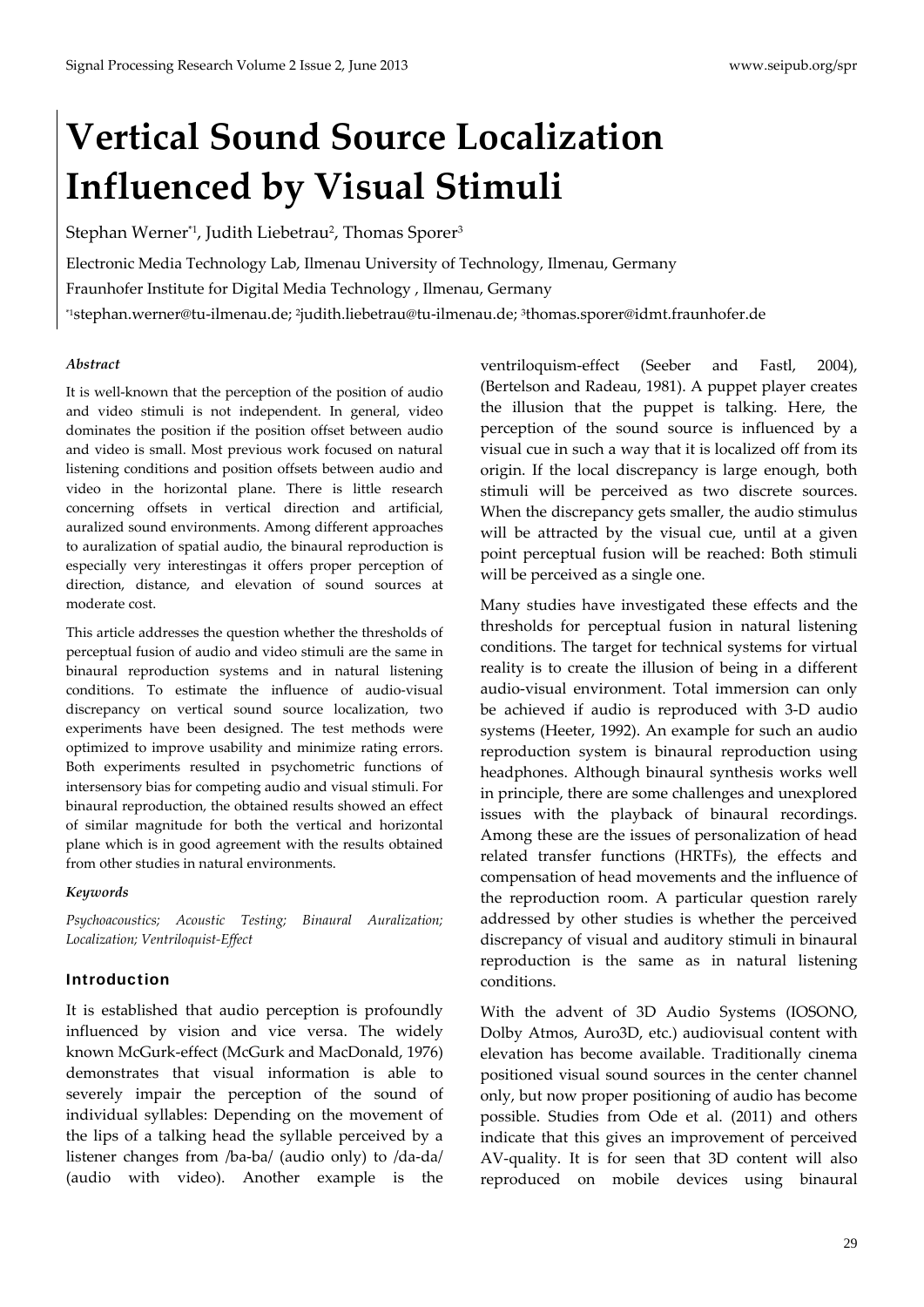reproduction (International Organisation for Standardisation, 2012). Such systems might only use a limited number of BRIRs stored, interpolation of BRIRs might cause unwanted computational load and therefore it is necessary to find compromises including larger audio‐visual discrepancy.

Two experiments were carried out to estimate the influence of audio‐visual discrepancy on vertical sound source localization via binaural headphones. Experiment I investigates whether participants experience perceptual fusion of the positions of competing stimuli. Psychometric functions are established. In experiment II, the participants had to indicate the location of a sound in presence of a competing stimulus: The dislocation of perception was measured with this method.

## Previous Research

Several studies have been conducted in the past to investigate the effect of ventriloquism in the horizontal plane, with different experimental designs and procedures. Bertelson and Radeau (1981) found deviations in sound localization of approx. 4° for 7° difference between audio and visual stimuli, 6.3° for 15°, and 8.2° for 25° between the audio and visual stimuli using loudspeakers and flashlights as sources. The sources were placed in the horizontal plane and their location was rated via hand pointing. Seeber and Fastl (2004) used a pointing method to investigate the audio‐visual discrepancy in real and virtual environments. For real environments, the mean shifting in localization were 4.3°, 1.9°, and 4.2° for horizontal viewing directions of ‐40°, 0°, and +40°. The median plane was not investigated. Similar results were found in experiments with binaural synthesis via headphones for individualized binaural simulation (individual HRTFs) and smaller shifting for non‐ individual HRTFs. Bohlander (1984) obtained deviations of 1.5° to 5.9° for 45° discrepancy between median plane and real environment. Alais and Burr (2004) carried out experiments to measure psychometric functions and points of subjective equality for the ventriloquist effect in azimuth depending on stimuli discrepancy and diameter of the light point. They detected a strong influence of the diameter of the light point. For small sizes the perceived direction varied, as expected, directly with the visual stimulus. Although the above-mentioned studies investigated audio‐visual displacement thoroughly, the results were only obtained, and therefore are valid, for horizontal displacement.

In the study presented here, new tests were designed and conducted to investigate the influence of audio‐ visual discrepancy on vertical sound source localization via binaural headphones.

# Binaural System

For generating test stimuli, binaural recordings of individual binaural room impulse responses (BRIRs) for the used room and sound source positions and the auralization via headphones were prepared. The binaural system was customized for each participant to avoid within‐cone and out‐of‐cone confusion errors (Kunze, Liebetrau, and Korn, 2012), (Møller, Sørensen, Jensen, and Hammershøi, 1996), (Werner and Siegel, 2011) and to increase the simulation´s similarity compared with the real loudspeakers (Begault and Wenzel, 2001). A listening lab with defined room acoustics and an adequate source receiver distance were chosen to include reverberation. Reverberation encourages the perception of externalization of an auditory illusion (Werner and Siegel, 2011), (Lindau and Brinkmann, 2010) and the impression of distance (Laws, 1973), (Shinn‐Cunnigham, 2000). The receiver‐ source distance was chosen to be in the far-field of the loudspeaker and the receiver (head) in the effect that no variation of binaural cues depending on the distance is present (Kapralos, Jenkin, and Milios, 2003). The headphones were equalized using individual headphone transfer functions (HPTFs). In‐ear microphones were used to measure individual BRIRs and individual HPTFs next to the eardrum of each subject. The microphones are not removed between the BRIR and HPTF measurements. The measurements of the HPTFs were averaged over five recordings, repositioning the headphones for each recording. The inverse of a HPTF was calculated by a least-square method with minimum phase inversion (Schärer and Lindau, 2009). A band‐pass filter was applied between 80 Hz and 18 kHz. The measurements of the BRIRs were averaged over three recordings. Stax Lambda Pro headphones were used for playback. The inherent insufficiences of the binaural synthesis are minimized by customize the system (Begault and Wenzel, 2001).

# Experiment I

The intention of the first experiment was to investigate how participants experience perceptual fusion of the positions of competing visual stimuli while listening to virtual sound reproductions over headphones. A test method was designed to investigate localization in virtual acoustics. In the first experiment, participants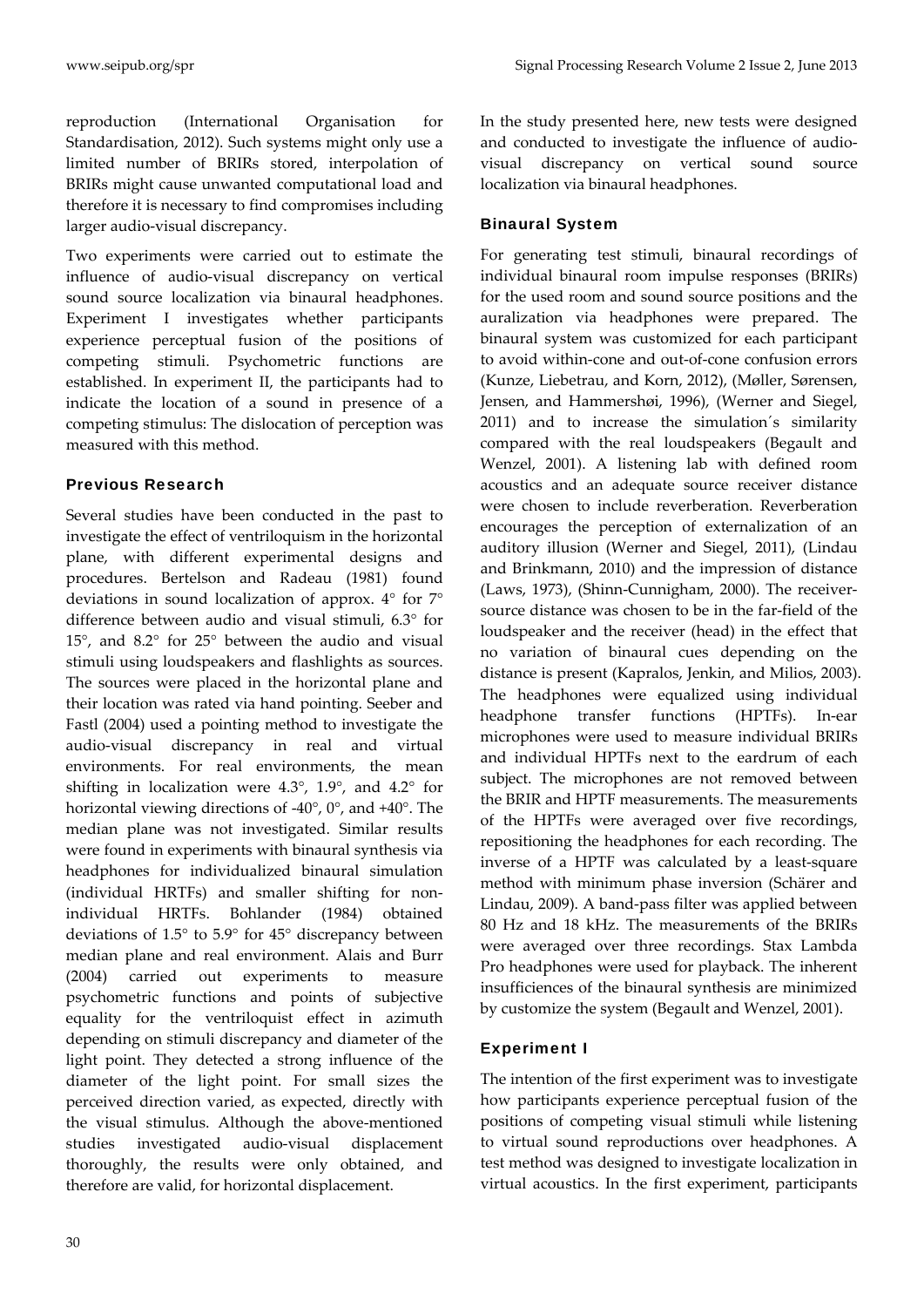were provided with different test stimuli and had to report whether they perceive the audio stimulus below, in‐plane, or above the visual stimulus.

#### *Experimental Design*

The apparatus contains sound and visual source positions arranged on a segment of a circle with the test participant in its center (see Fig. 1). The binaural auralization of the virtual loudspeakers via headphones is synthesized by a MATLAB audio player. White LEDs also arranged on the circle segment, with 5 mm diameter and approx. 15 cd luminous intensity, were used as visual sources. They were controlled by a MATLAB driven Arduino‐Mega platform (Arduino, 2013). The LED arrays were visible during test. Ambient light was dimmed to a minimum to keep visual distractions as low as possible.

#### *1) Source Positions*

The combination of four sound source positions and 20 visual source positions were investigated. Table 1 shows the sound sources positions and their names.

TABLE 1 AZIMUTH AND ELEVATION OF VIRTUAL SOUND SOURCE POSITIONS, USED IN EXPERIMENT I

| Name      | H <sub>0</sub> V <sub>0</sub> | <b>H30V0</b> | <b>H0V25</b> | H30V25      |
|-----------|-------------------------------|--------------|--------------|-------------|
| azimuth   | $0^{\circ}$                   | $+30^\circ$  | O°           | $+30^\circ$ |
| elevation | ∩°                            | Ω°           | $+25^\circ$  | $+25^\circ$ |

A Geithain Mo‐2 loudspeaker was used to measure the BRIRs for each of the four positions in a standardized listening lab (EBU Tech. 3276 / ITU‐R BS.1116‐1). The distance from the loudspeaker to the listening point was 2.2 m. The height of the source positions was 1.26 m (i.e., the approximate ear position of a sitting person) for zero degree elevation. The recording positions of the BRIRs were identical to the listening position in the test. Custom‐built in‐ear microphones were used for measurements next to the eardrum (Møller, Sørensen, Jensen, and Hammershøi, 1996).

Ten vertical positions at azimuths  $0^{\circ}$  and  $+30^{\circ}$  were used for the visual sources. They covered a range from  $-10^{\circ}$  to  $+35^{\circ}$  elevation with  $5^{\circ}$  steps on a segment of a circle. Fig. 1 shows the configuration of the experiments for the zero degree azimuth position. The black dots on the segment of a circle indicate the sound source positions. The grey dots indicate the visual source positions.



FIG. 1 POSITIONS OF THE AUDIO AND VISUAL SOURCES FOR EXPERIMENT I AND II; SOUND SOURCES FOR PLAYBACK VIA HEADPHONES ARE MARKED AS BLACK DOTS AT 0° AND +25° (EXP. I LEFT FIGURE) AND AT 0° AND +20° (EXP. II RIGHT FIGURE); VISUAL (LED) POSITIONS MARKED AS GREY DOTS COVER ‐10° TO +35° WITH 5° INTERVALS (EXP. I LEFT FIGURE) AND WHITE DOTS FROM ‐10° TO +30° WITH 2.5° INTERVALS (EXP. II RIGHT FIGURE). NOTE THAT THE SOURCES WERE ARRANGED ON A SEGMENT OF CIRCLE IN EXPERIMENT I, WHILE EXPERIMENT II HAD THE SOURCES ARRANGED ON A TANGENT PLANE.

#### *2) Test Conditions*

All combinations of vertical audio and visual positions were used on each horizontal position. Two different types of audio content where used: An anechoic recording of saxophone (duration 6s) and a series of white noise burst (five bursts each with 30 ms duration and 3 ms cosine fade in/out and 70 ms silence between single bursts). The saxophone item was chosen because it has a spectral and tonal characteristic like human speech (Nykänen and Johannson, 2003), (Teal, 1963), but without the unwanted influence to distance perception caused by articulation or familiarization (Blauert, 2001). Both visual and audio stimuli were presented simultaneously. The order of the stimuli was randomized for each subject.

#### *3) Test Panel*

Two female and three male persons with normal hearing, aged between 24 and 33, participated in the listening tests. The participants were well experienced with listening tests. Prior to the test, a training session was done, familiarizing all listeners with the conditions and items under test. Participants additionally received a verbal and written introduction including definitions of the terms localization and externalization (following (Merimaa and Hess, 2004), (Hartmann and Wittenberg, 1996)). Each participant had to listen to a selection of test stimuli consisting of stimuli with coinciding and diverging audio and visual source positions. Each training item had to be rated in order to become familiar with the testing procedure and to build an internal reference.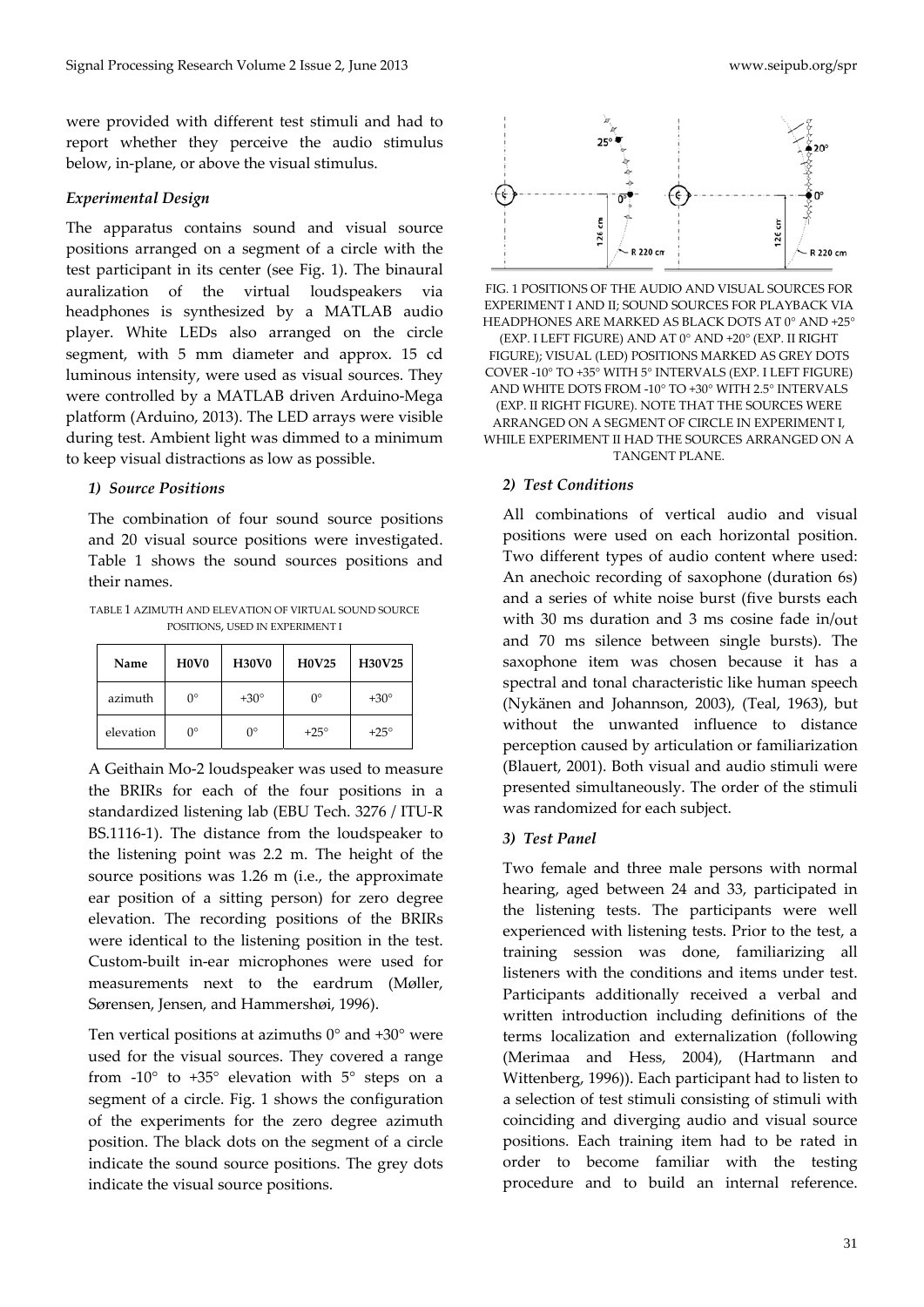Participants then had to judge the localization‐ differences between audio and visual stimuli for different deviations.

#### *Experimental Procedure*

The Experiment I consisted of one listening test sessions. Test investigated the assumed influence of a visual cue on sound localization for frontal, lateral and elevated directions of the stimuli. The test session was divided into three parts. The first part contained the training of the participants to establish perceptional localization and externalization. The training stimuli included the four directions, two sound signals, and congruence respectively divergence between the audio and visual stumulus. The second and third part consisted of three repetitions of the test stimuli respectively, separated by a break of ca. five minutes. The total amount of stimuli was 256 (3repetitions x 2sounds x 4audio positions  $x$  10 visual positions = 240 plus 16 training stimuli) per subject. A whole session took approx. 60 minutes.

The participants had to answer the following question : Do you perceive the audio stimulus below, in‐plane, or above the visual stimulus? All participants were instructed to keep the head straight and forward during listening and rating, and to listen to the whole stimulus before rating. To avoid any movements or distraction by operating a computer interface all feedback of the subjects was done verbally only. Their answers were filled in a datasheet by the supervisor. Eye movements were explicitly allowed to increase the fixation and enable better localization of the two stimuli. Repeated listening to the stimulus pairs was possible when requested by the subjects.

#### *Results*

The ratings of the subjects for localization are presented as normalized frequency (percentage) of their occurrence. The differences in the results for the two items Saxophone and Noise Burst proved to be sufficiently small. Therefore the results of both items have been combined for further analysis. The results of the first session (training) show that all participants rated the stimuli with zero degree deviation between audio and visual stimulus correctly.

Fig. 2 shows the normalized frequencies of the ratings from all participants for the audio positions H0V0 and H30V0 as a function of audio‐visual discrepancy. The occurrences for the answers "below", "in‐plane", and "above" are shown in the figure. A horizontal line indicates the 50% point of the ratings.



FIG. 2 LOCALIZATION RESULTS AS NORMALIZED FREQUENCY OF THE RATINGS FOR THE ACOUSTICAL POSITIONS H0V0 AND H30V0 AND BOTH SOUND SIGNALS (SAXOPHONE AND NOISE); THE DEVIATION BETWEEN THE AUDIO AND VISUAL STIMULUS IS SHOWN ON THE X‐AXIS; NEGATIVE VALUES INDICATE THAT THE AUDIO STIMULUS IS POSITIONED BELOW THE VISUAL STIMULUS; THE HORIZONTAL LINE INDICATES 50% OF THE RATINGS.

Fig. 3 shows the normalized frequencies of the ratings from all subjects for the acoustical positions H0V25 and H30V25 as a function of audio‐visual discrepancy. The ratings for "in-plane" for upper vertical sound source positions shown in Fig. 2 is spread more than for the zero degree vertical positions shown in Fig. 3. This leads to the conclusion that participants tolerate a larger deviation between the visual and audio source position for audio sources at higher elevation.



FIG. 3 LOCALIZATION RESULTS AS NORMALIZED FREQUENCY OF THE RATINGS FOR THE AUDIO POSITIONS H0V25 AND H30V25 AND BOTH SOUND SIGNALS (SAXOPHONE AND NOISE); THE DEVIATION BETWEEN THE AUDIO AND VISUAL STIMULUS IS SHOWN ON THE X‐AXIS; POSITIVE VALUES INDICATE THAT THE AUDIO STIMULUS IS POSITIONED ABOVE THE VISUAL STIMULUS; THE HORIZONTAL LINE INDICATES 50% OF THE RATINGS.

Table 2 lists the estimated deviation angles of ratings "in‐plane" from all participants at the 50% point of normalized frequency. An increase of perceived deviation between audio and visual stimulus is visible for the elevated positions H0V25 and H30V25.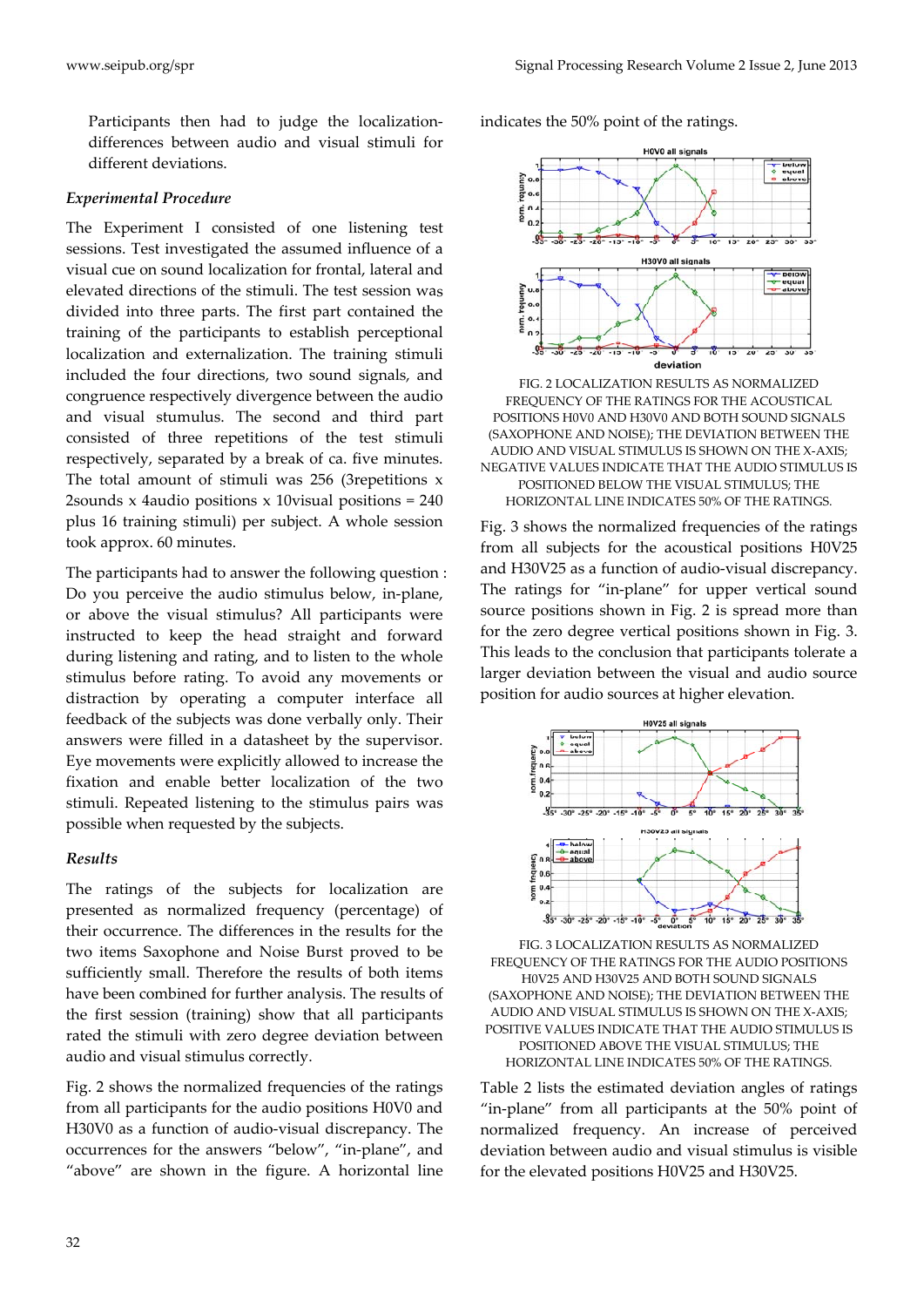TABLE 2 ESTIMATED DEVIATIONS IN DEGREE FOR THE 50% POINT OF THE FREQUENCIES FOR RATING "EQUAL", (\*: NO RELIABLE ESTIMATE

| AVAILABLE). |
|-------------|
|-------------|

|              | H <sub>0</sub> V <sub>0</sub> | <b>H30V0</b>       | <b>H0V25</b>     | <b>H30V25</b> |
|--------------|-------------------------------|--------------------|------------------|---------------|
| $50\%$ point | $+8^{\circ}/-8^{\circ}$       | $+9^\circ/9^\circ$ | $+10^{\circ}$ /* | +17°/-10°     |

A McNemar´s test was performed to estimate the significance of differences between the frequencies for ratings "in‐plane" and "not in‐plane" across the audio conditions. The rating "not in‐plane" is thereby defined as the sum of ratings for "above" and "below". Significant differences (p<.05, N=500, DF=1) can be found between conditions H0V0 and H0V25, H0V0 and H30V25, and H30V0 and H30V25 (see table 3).

TABLE 3 CHI‐VALUES AND PHI‐VALUES (IN BRACKETS) FOR ANALYSIS OF DIFFERENCES (MCNEMAR´S TEST) BETWEEN THE RATINGS "EQUAL" AND "NOT EQUAL" FOR ALL ACOUSTICAL CONDITIONS; SIGNIFICANT VALUES ARE BOLD TYPE (P<.05, N=500, DF=1).

|                                | H <sub>0</sub> V <sub>0</sub> | H <sub>30</sub> V <sub>0</sub> | H0V25      | H30V25      |
|--------------------------------|-------------------------------|--------------------------------|------------|-------------|
| H <sub>0</sub> V <sub>0</sub>  |                               | 1.13(0.04)                     | 8.64(0.12) | 14.73(0.16) |
| H <sub>30</sub> V <sub>0</sub> |                               |                                | 3.53(0.08) | 7.78(0.11)  |
| H <sub>0</sub> V <sub>25</sub> |                               |                                | -          | 0.81(0.04)  |

The reliabilities of the ratings over all subjects are shown in Fig. 4 for the  $0^{\circ}$  elevation direction and in Fig. 5 for the +25° elevation direction. The reliability is 100% for 0° vertical deviation for all test signals, except for the condition H30V25. A decrease of reliability is visible for increasing deviations. The visual and acoustical directions are not clearly separable by the subjects. The reliability is close to 100% if the vertical deviation increases further because the visual and acoustical directions are distinct separable. The reliability is used as an indicator for the influence of a visual cue on the localization of an acoustical event.



FIG. 4 RELIABILITY OF RATINGS OF ALL TEST PARTICIPANTS FOR THE TWO ACOUSTICAL POSITIONS H0V0 AND H30V0 AND TEST SIGNALS (SAXOPHONE, NOISE, AND BOTH SIGNALS TOGETHER); THE DEVIATION IN DEGREE BETWEEN THE AUDIO STIMULUS AND THE VISUAL STIMULUS IS SHOWN ON THE X‐AXIS; A POSITIVE DEVIATION INDICATES THAT THE AUDIO STIMULUS IS ABOVE THE VISUAL **STIMULUS** 



FIG. 5 RELIABILITY OF RATINGS OF ALL TEST PARTICIPANTS FOR THE TWO ACOUSTICAL POSITIONS H0V25 AND H30V25 AND TEST SIGNALS (SAXOPHONE, NOISE, AND BOTH SIGNALS TOGETHER); THE DEVIATION IN DEGREE BETWEEN THE AUDIO STIMULUS AND THE VISUAL STIMULUS IS SHOWN ON THE X-AXIS; A POSITIVE DEVIATION INDICATES THAT THE AUDIO STIMULUS IS ABOVE THE VISUAL STIMULUS.

As expected, audio‐visual discrepancies in direction are more tolerable for upper lateral and upper frontal positions compared to lateral positions with 0° elevation. The estimated deviations cover a range from 8° for non‐elevated positions to 17° for lateral and elevated positions. The presented results are affected by the localization accuracy without visual cues. However, the angular resolution of the test was too coarse to identify how the localization discrepancy between visual and audio stimulus compares to human localization accuracy. The measured localization in the median plane with binaural presentation via headphones is comparable with real source listening (Seeber and Fastl, 2004), (Bertelson and Radeau, 1981). Furthermore, the vertical positions >30° were difficult to see for some subjects with glasses as head movements were forbidden and the borders of their glasses distorted the image.

#### Experiment II

The second experiment attempts to verify and refine the findings of experiment I with a slightly different test design. A new method was chosen for the indication of the localized sound source positions. Seeber and Fastl used a laser pointer to indicate localized direction (Seeber and Fastl, 2004). They proved that the so-called Proprioception Decoupled Pointer (Pro De Po) method shows less localization error and variance than most alternative localization methods, especially at lateral angles. Due to the promising results shown in Seeber and Fastl (2004) an adaption of this method was chosen for the indication of sound source localization for experiment II.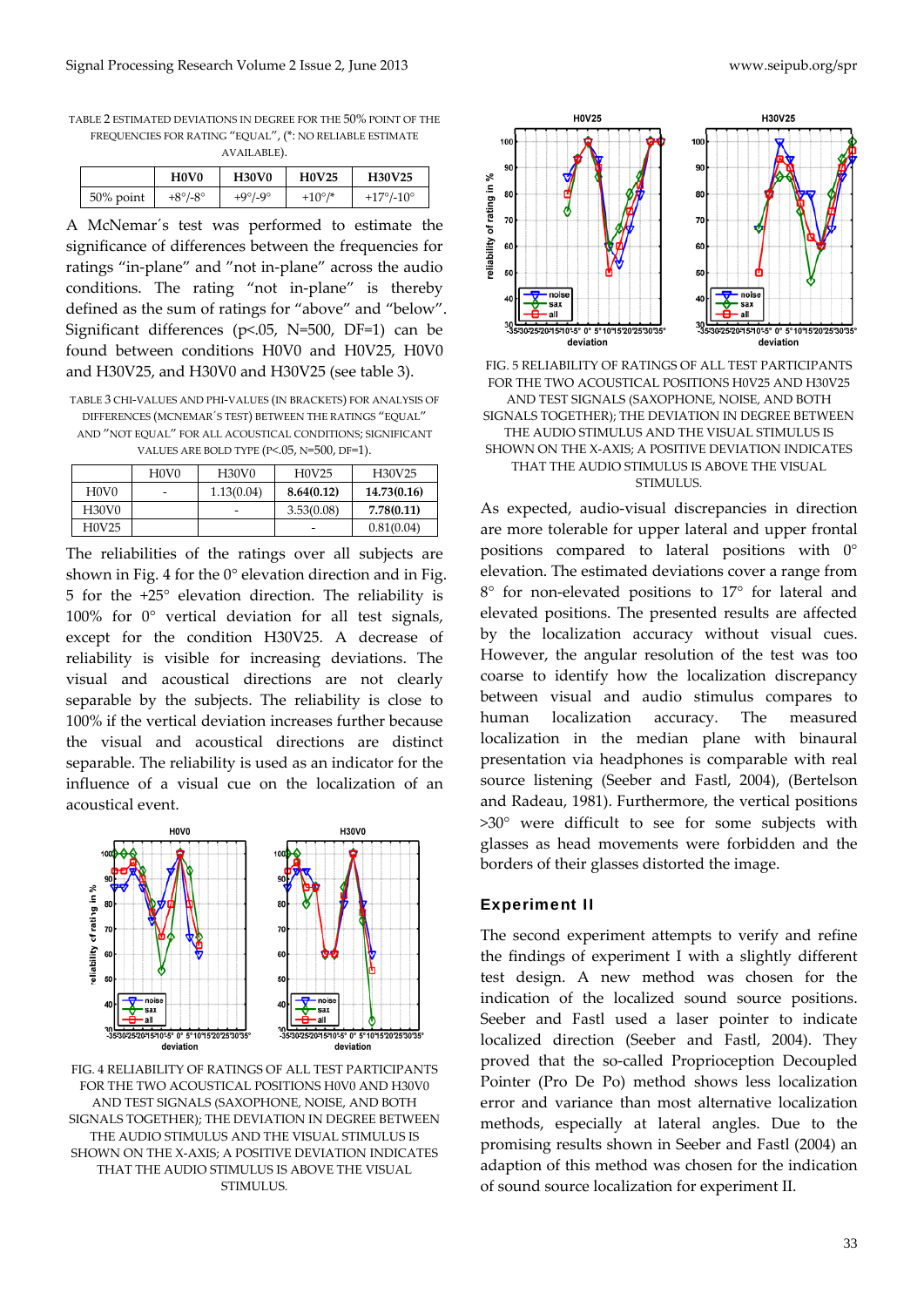## *Experimental Design*

The principal setup of the second experiment is similar to the setup used in experiment I. The main differences are the arrangement of sound and visual sources on a tangent plane instead of a spherical cap (see Figure 1), an increase of the number of visual sources, and the usage of a pointer method similar to the Pro De Po method. While acoustic and visual stimuli were presented simultaneously in experiment I the stimuli were presented with an offset in experiment II. The visual sources (LEDs), the pointing device, and the recording of the ratings were controlled by MATLAB and a MATLAB driven Arduino‐Mega platform (Arduino, 2013).

## *1) Source Positions*

Four sound and 34 visual source positions were used. The sound sources are displayed in Table 3.

TABLE 3 AZIMUTH AND ELEVATION OF VIRTUAL SOUND SOURCE POSITIONS, USED IN EXPERIMENT II.

| Name      | H <sub>0</sub> V <sub>0</sub> | <b>H20V0</b> | <b>H0V20</b> | <b>H20V20</b> |
|-----------|-------------------------------|--------------|--------------|---------------|
| azimuth   | $0^{\circ}$                   | $+20^\circ$  | ∩∘           | $+20^\circ$   |
| elevation | $0^{\circ}$                   | n۰           | $+20^\circ$  | $+20^\circ$   |

## *2) Test Conditions*

Four Genelec 8030BPM loudspeakers were used to measure the BRIRs in a standardized listening lab (see Experiment I). Svantek SV‐25S in‐ear microphones were used for BRIR and HPTF measurements. The distance from the loudspeaker at H0V0 to the listening point was 2.2 m. The height of the source position was 1.26 m (approximate ear position of a sitting person) for zero degree elevation. Seventeen vertical positions at azimuths 0° and +20° were used as visual sources (LEDs). They covered a range from  $-10^{\circ}$  to +30° with 2.5° steps. A black sound‐transparent curtain was placed directly in front of the LEDs. The size of the light dots was 10 mm in diameter (approx. 0.26°) on the front side of the curtain. All combinations of acoustical and visual vertical directions were used for both horizontal directions. Two audio stimuli were used in experiment II: An anechoic recording of male speech (duration 4 s) and the white noise burst sequence already used in experiment I. The visual and audio stimuli were presented at different times, the audio stimulus being delayed 150 ms to the visual stimulus caused by technical limitations of stimuli presentation and the recording of the rating with an IP camera. Due

to this time difference less fusion of both stimuli compared to a simultaneous occurrence was expected (Bertelson and Radeau, 1981).

## *3) Test Panel*

Two female and four male persons with normal hearing, aged between 21 and 30, participated in the listening test. The participants were experienced with listening tests. Consistent with the first experiment, all participants had to complete a training session to become familiar with the selection of conditions under test, the test procedure, the input device, and to build an internal reference for the judgment. The selection used for training consisted of test stimuli with both coinciding and diverging audio and visual source positions, and of test stimuli with audio sources only.

## *Experimental Procedure*

This experiment consisted of one listening test session to investigate the assumed influence of a visual cue on sound localization and to verify the sound localization accuracy in elevation without a visual cue. The test session was divided into three parts, the first being the training. The second and third part included two repetitions of the test stimuli of all combinations of visual and audio positions in randomized order. Furthermore, the audio positions without visual feedback were presented twice. A break of approx. five minutes was taken between parts to avoid listener fatigue. The number of stimuli was 320 per subject (2repetitions x 2sounds x 4audio positions x 17visual positions = 272 plus 2repetitions x 2sounds x 4audio positions = 16 plus 32 training stimuli). One session took approx. 60 minutes.

Participants rated the sound event by pointing with a laser pointer in their left or right hand on a black curtain at the perceived incidence angle. The curtain was placed directly in front of the LEDs. A webcam, controlled over a network connection, recorded the rating by taking a screenshot after participants pushed a button to trigger the camera. All participants were instructed to keep the head straight and forward during listening and rating, and to listen to the whole stimulus before rating. Eye movement was allowed. Repeated listening to stimuli was possible, if required.

# *Results*

For the analysis a grid was projected with a video projector on the curtain and a screenshot with the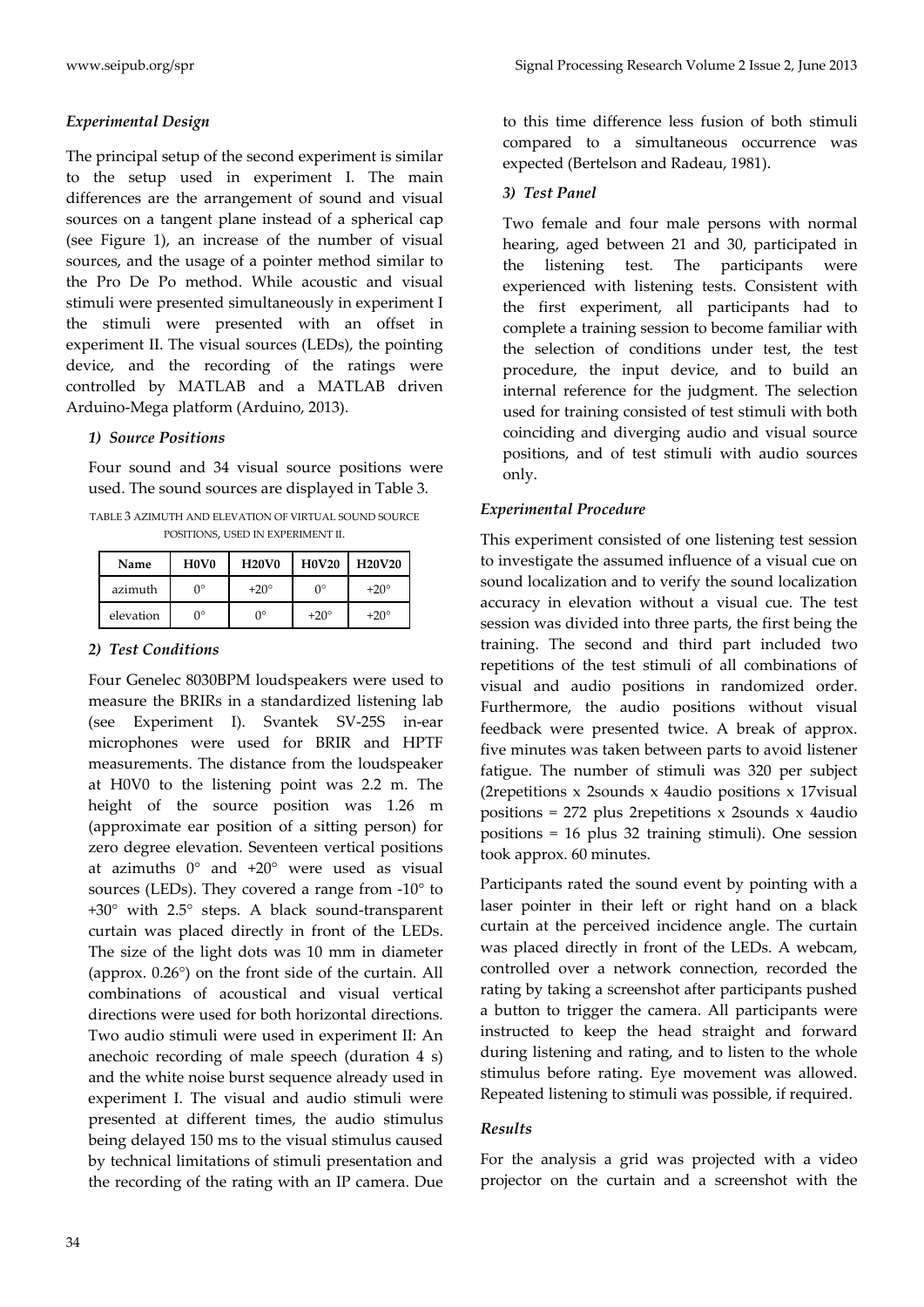webcam was taken. The projected grid was geometrically warped to fit the correct horizontal and vertical angles from a circle segment with its center at the listening position. The angular resolution of the grid was 1°. The grid was recorded once and it was not visible during experiment. The laser point from the subject was detected within the screenshot of each rating and compared to its position on the grid.

Fig. 6 shows the grid with an exemplary rating marked as a cross at +9° vertical and +1° horizontal direction.



FIG. 6 SCREENSHOT OF THE PROJECTION OF THE WARPED GRID ON THE CURTAIN IN FRONT OF THE SUBJECT; AN EXEMPLARY RATING IS SHOWN AS A BLACK CROSS AT +9° VERTICAL AND +1° HORIZONTAL POSITION; 0° POSITION IS MARKED AS 5 POINTS IN LOWER LEFT PART OF THE FIGURE (CROPPED AND INVERTED PICTURE FOR BETTER VISUAL PRESENTATION).

The quantiles of the data from the localization test with presentation of visual stimuli (test trial) were normalized to the corresponding results from the localization test without visual stimuli (control trial). The influence of the visual cue, i.e., the deviation was then calculated as the difference of the medians between the normalized test trials and the control trial for each audio position. A mean absolute deviation (mad) of the medians was calculated over all visual directions and over a range from +10° to +30° for V0 conditions and over a range from ‐10° to +10° for V20 conditions. The selection of the boarders are motivated by the results and the 50% point from experiment I. Significant results of one‐sided sign test for the hypothesis of zero degree bias are given as asterisks in Fig. 7 and Fig. 8.

Fig. 7 shows the vertical deviation for condition H0V0 and H20V0 under the influence of visual stimuli. A significant vertical deviation is observed for visual stimulus directions of greater than or equal to +5° (except +25° for H0V0) and smaller than or equal to ‐ 7.5° for H0V0, and the mad increases for lateral positions.



FIG. 7 VERTICAL DEVIATION IN DEGREE FOR THE CONDITION H0V0 (LEFT) AND H20V0 (RIGHT) RELATED TO THE DIRECTION OF THE VISUAL STIMULUS; MAD = MEAN ABSOLUTE DEVIATION; \* P<.05 BY ONE‐SIDED SIGN TEST.

Fig. 8 shows the vertical deviation for condition H0V20 and H20V20 under the influence of visual stimuli. Significant vertical deviations are observed for all visual stimulus directions smaller than or equal to +15° and greater than or equal to +22.5° (except +25°) for H20V20. The condition H0V20 shows the same trend, but with no significant (p<.05) results for some directions. The mad is increasing for upper lateral condition. A stronger increase is observed between the frontal and upper conditions.



FIG. 8 VERTICAL DEVIATION IN DEGREE FOR THE CONDITION H0V20 (LEFT) AND H20V20 (RIGHT) RELATED TO THE DIRECTION OF THE VISUAL STIMULUS; MAD=MEAN ABSOLUTE DEVIATION; \* P<.05 BY ONE‐SIDED SIGN TEST.

An intersensory bias was calculated by dividing the median of the deviation and the intersensory discrepancy between the audio and visual stimuli. The bias was a direct bias with a minimum influence of adaptation effects [3]. Fig. 9 shows the intersensory bias for the four conditions.



FIG. 9 INTERSENSORY BIAS FOR THE CONDITIONS H0V0 AND H20V0 (LEFT) AND H0V20 AND H20V20 (RIGHT).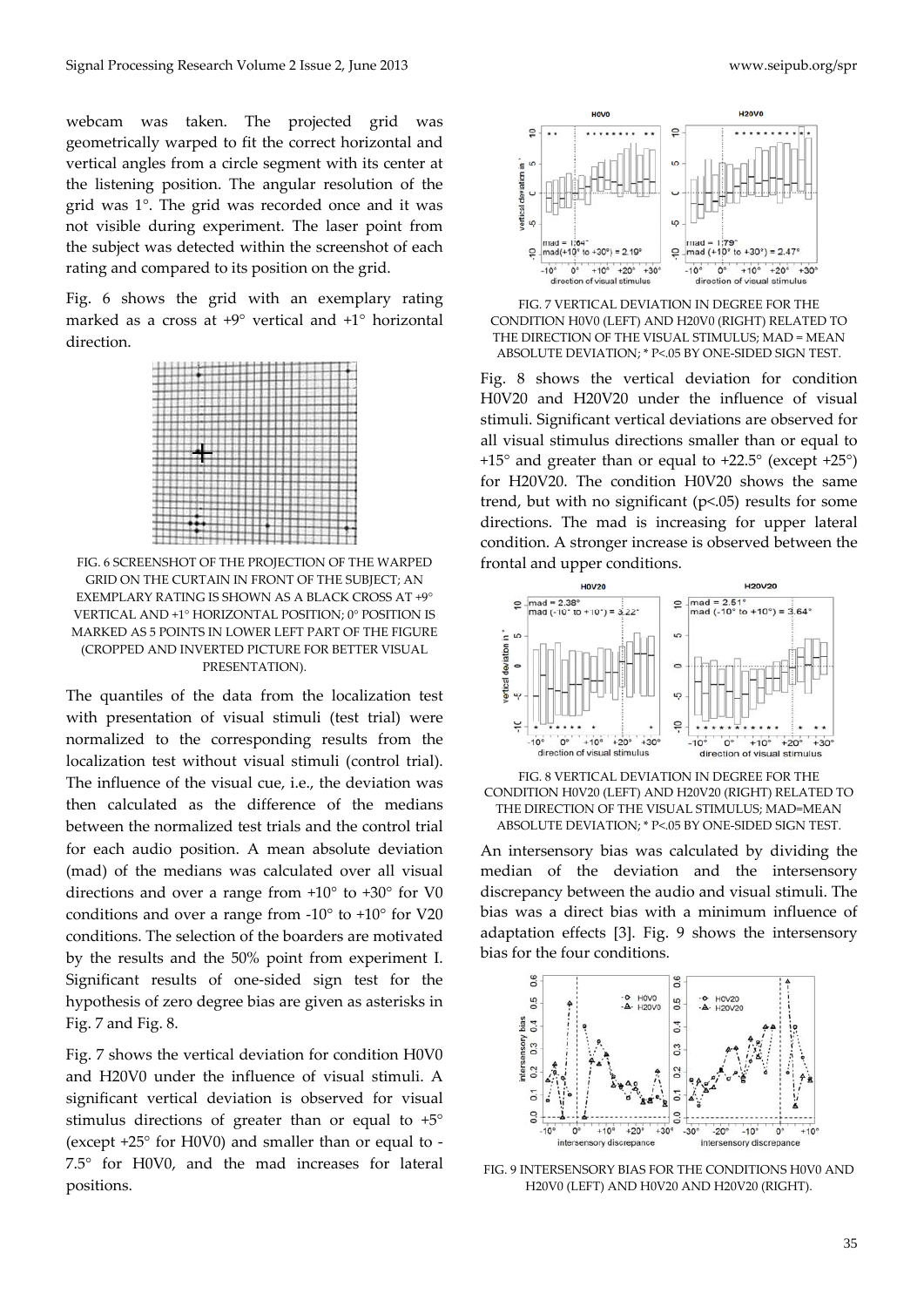The observed bias is consistent with literature (Seeber and Fastl, 2004), (Bertelson and Radeau, 1981) for intersensory discrepancies in azimuth for real sound sources and binaural synthesized sources. An imbalance can be observed between positive and negative discrepancies. This is not reported for experiments in azimuth. Furthermore, slightly higher bias is found for the V20 conditions.

### **Conclusions**

Two experiments have been conducted to evaluate psychometric functions and intersensory bias of competing audio and visual stimuli. The ventriloquism effect for vertical positions was investigated for frontal and lateral azimuth directions. An individualized binaural auralization via headphones was used to increase the simulation´s similarity compared with real loudspeaker listening. The results from experiment I indicate that for upper and upper lateral directions an increase of audio‐ visual discrepancy is possible without disturbing perceptual fusion. The deviations are approx. 8° for non‐elevated positions and approx. 17° for lateral elevated positions. The results are affected by the localization accuracy without visual cues which leeds to experiment II. From the results of experiment II it can be seen that the observed mean deviation of a maximum of 3.6° for an intersensory discrepancy from ‐10° to ‐30° at an audio position with 20° azimuth and 20° elevation (H20V20) is smaller than deviations reported in former experiments in the horizontal plane (see e.g. (Seeber and Fastl, 2004), (Bertelson and Radeau, 1981)). This observation might be caused of less fusion between the audio and visual stimuli due to the asynchronous onset of 150 ms between audio and visual stimulus. Another explanation is that the reduced resolution for localization of elevated sound sources might lead to a smaller influence of audiovisual discrepancy. However, we can show that the measured ventriloquism effect for an individualized binaural synthesis via headphones has similar magnitudes for elevated source positions as it has in the horizontal plane for virtual and real environments.

## ACKNOWLEDGMENT

This study was planned and conducted in a workshop at Ilmenau University of Technology. The authors would like to thank M. Bauer, T. Brass, and H. Gräber for their support in planning and conducting the experiments, as well as S. Schneider for proofreading and the test participants for their interest in research and participation in this study.

#### **REFERENCES**

- Alais, D. and Burr, D., "The Ventriloquist Effect Results from near‐Optimal Bimodal Integration", Current Biology, 14, 257‐262, 2004.
- Arduino, Arduino Mega 2560, http://www.arduino.cc, last call on 21st January 2013.
- Begault, D. R. and Wenzel, E.M. "Direct Comparison of the Impact of Head Tracking, Reverberation, and Individualized Head‐Related Transfer Functions on the Spatial Perception of a Virtual Speech Source", J. Audio Eng. Soc., 49(10), 904‐916, 2001.
- Bertelson, P. and Radeau, M., "Cross‐Modal bias and Perceptual Fusion with Auditory‐Visual Spatial Discordance", Perception and Psychophysics, 29 (6), 578‐ 584, 1981.
- Blauert,J.: "Spatial Hearing ‐ The Psychophysics of Human Sound Localization". Revised Edition, Cambridge, London: MIT Press, 2001.
- Bohlander, R., "Eye Position and Visual Attention Influence Perceived Auditory Direction", Percep. Mot. Skills, 59:483.510, 1984.
- EBU Doc. Tech 3276‐1998 (Second Edition): Listening Conditions for the Assessment of Sound Program Material: Monophonic and Two‐Channel Stereophonic) and EBU Doc. Tech 3276‐1999: Supplement 1: Multichannel Sound.
- Hartmann, W. M. and Wittenberg, A., "On the externalization of sound images". J. Acoust. Soc. Am., 99(6), 3678‐3688, 1996.
- Heeter, C. "Being There: The Subjective Experience of Presence", Presence: Teleoperators and Virtual Environments, MIT Press, 1992.
- International Organisation for Standardisation, Coding of Moving Pictures and Audio, ISO/IEC JTC1/SC29/WG11/w13194, Draft Call for Proposals for 3D Audio, Shanghai, China, 2012.
- Kapralos, B., Jenkin M.R.M. and Milios E. "Auditory Perception and Spatial (3D) Auditory Systems". Technical Report, University York, Canada, 2003.
- Kopčo, N., and Shinn‐Cunningham, B. "Auditory Localization in Rooms: Acoustic Analysis and Behavior".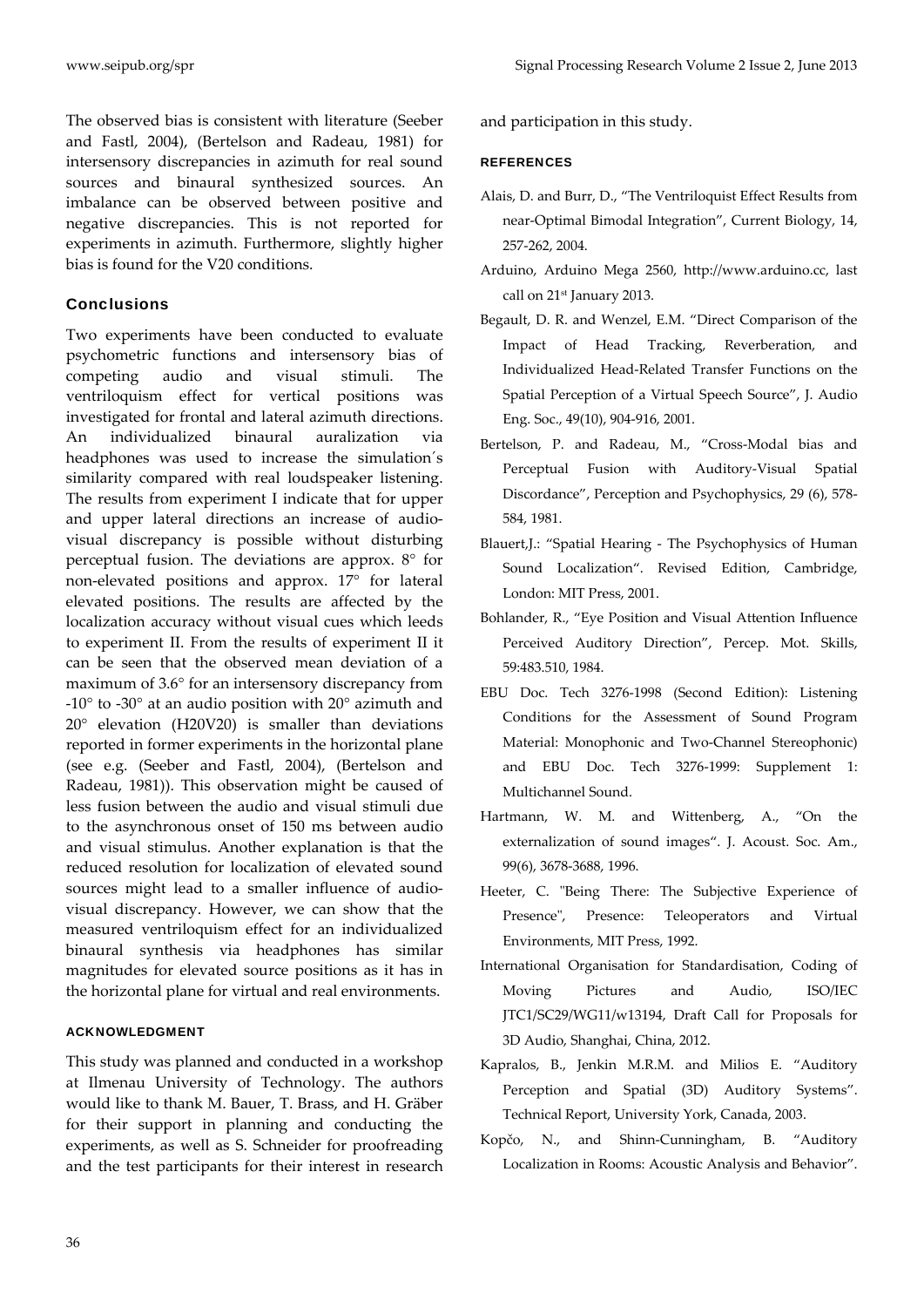Proceedings of the 32nd EAA International Acoustics Conference of the European Acoustics, 2002.

- Laws, P., "Entfernungshören und das Problem der Im‐Kopf‐ Lokalisiertheit von Hörereignissen [Auditory Distance Perception and the Problem of "In-Head Localization" of Sound Images], Acustica, 29, 243‐259 (NASA Technical Translation TT‐20833), 1973.
- Lindau, A., and Brinkmann, F.: "Perceptual Evaluation of Individual Headphone Compensation in Binaural Synthesis Based on Non‐Individual Recordings". 3rd ISCA/DEGA Tutorial and Research Workshop on Perceptual Quality of Systems, 137‐142, 2010.
- McGurk, H. and MacDonald, J. "Hearing Lips and Seeing Voices". In: Nature, Vol. 264, 746‐748, 1976.
- Merimaa, J. and Hess, W., "Training of Listeners for Evaluation of Spatial Attributes of Sound". Proc. of the 117th AES Conv., Preprint 6237, San Francisco, 2004.
- Møller, H., Sørensen, M. F., Jensen, C. B., and Hammershøi, D., "Binaural Technique: Do We Need Individual Recordings?". J. Audio Eng. Soc, 44(6), 451‐469, 1996.
- Nykänen, A. and Johannson, Ö. "Development of a Language for Specifying Saxophone Timbre". In: Proceedings if the Stockholm Music Acoustics Conference (SMAC). Stockholm, Schweden: SMAC, 2003.
- Ode, S., Sawaya, I., Ando, A., Hamasaki, K., and Ozawa, K. "Vertical Loudspeaker Arrangement for Reproducing Spatially Uniform Sound", Audio Engineering Society Convention 131, Paper 8512, USA, 2011.
- Recommendation ITU‐R BS.1116‐1 (10/1997) "Methods for the Subjective Assessment of Small Impairments in Audio Systems Including Multichannel Sound Systems". International Telecommunication Union, Radio communication Assembly, 1997.
- Schärer, Z. and Lindau, A. "Evaluation of Equalisation Methods for Binaural Signals", Proc. of the 126th AES Conv., Preprint 7721, 2009.
- Seeber, B. and Fastl, H., "On auditory‐Visual Interaction in Real and Virtual Environments", In Proc. ICA 2004, 18th Int. Congress on Acoustics, Kyoto, Japan, volume III, Int. Commission on Acoustics, 2293–2296, 2004.
- Shinn‐Cunningham, B. "Distance cues for Virtual Auditory Space". Special Session on Virtual Auditory Space, Proceedings of the First IEEE Pacific‐Rim Conference on

Multimedia, 13‐15 December 2000, Sydney, Australia, pp. 227‐230, 2000.

- Teal, L. "The Art of Saxophone Playing". Miami, USA: Summy‐Birchard Music, 1963.
- Werner, S. and Siegel, A., "Effects of Binaural Auralization via Headphones on the Perception of Acoustic Scenes". Proc. of the 3rd International Symposium on Auditory and Audiological Research ISAAR, 215‐222, Denmark, 2011.

**Stephan Werner** was born in Merseburg, Germany in 1981. He finished high school (german: Gymnasium) in 1999. In 2000 he started studying Media Technology at Ilmenau University of Technology and received his Master of Science (Diplom Ingenieur) in 2007 with the topic "Separation of wanted signals from noise signals based on vesicle filtering in a neuronal auditory model".

In 2007 he was research assistant at Fraunhofer Institute for Digital Media Technology in Ilmenau. Since 2008 he is a research and teaching assistant at "Ilmenau University of Technology" at the Electronic Media Technology Lab in Ilmenau, Germany. Currently, he aspires to a PhD degree about "Effects in perception of auditory illusions". His main research interests are binaural synthesis related with room acoustics, context dependencies, and perceptional evaluation.

**Judith Liebetrau** studied "Media Technology" at "Ilmenau University of Technology" and received her Dipl.-Ing. Degree (Master of Science) in 2006. Having graduated from university, she started to work at the department of Acoustics at the Fraunhofer Institute for Digital Media Technology IDMT. Her main work focuses on research concerning video and sound quality assessment as well as audio‐visual perception. She authored and co‐authored papers on perceptual evaluation of sound quality and psychoacoustical effects. She has also participated in the Working Party 6C (WP 6C)–"Programme production and quality assessment" of the standardization body ITU‐R and is Rapporteur for audio quality assessment as well as chairmain of the Rapporteur Group for the revision of ITU‐R BS.1534‐1.

In 2011 she started on a DFG (German Research Foundation) founded project at Ilmenau University of Technology. Here, she tries to answer the question what parts of music influence emotions and how it does. Automatic information retrieval and music classification considering emotional aspects is also be part of this project.

**Thomas Sporer** was born in 1964 and earned a M.Sc. in computer science (Diplom‐Informatiker) from the Universität Erlangen‐Nürnberg in 1988 and received his Ph.D. in electrical engineering in 1998. From 1988 to 1989 he worked at the Fraunhofer Institute for Integrated Circuits in Erlangen, Germany in the audio research group on